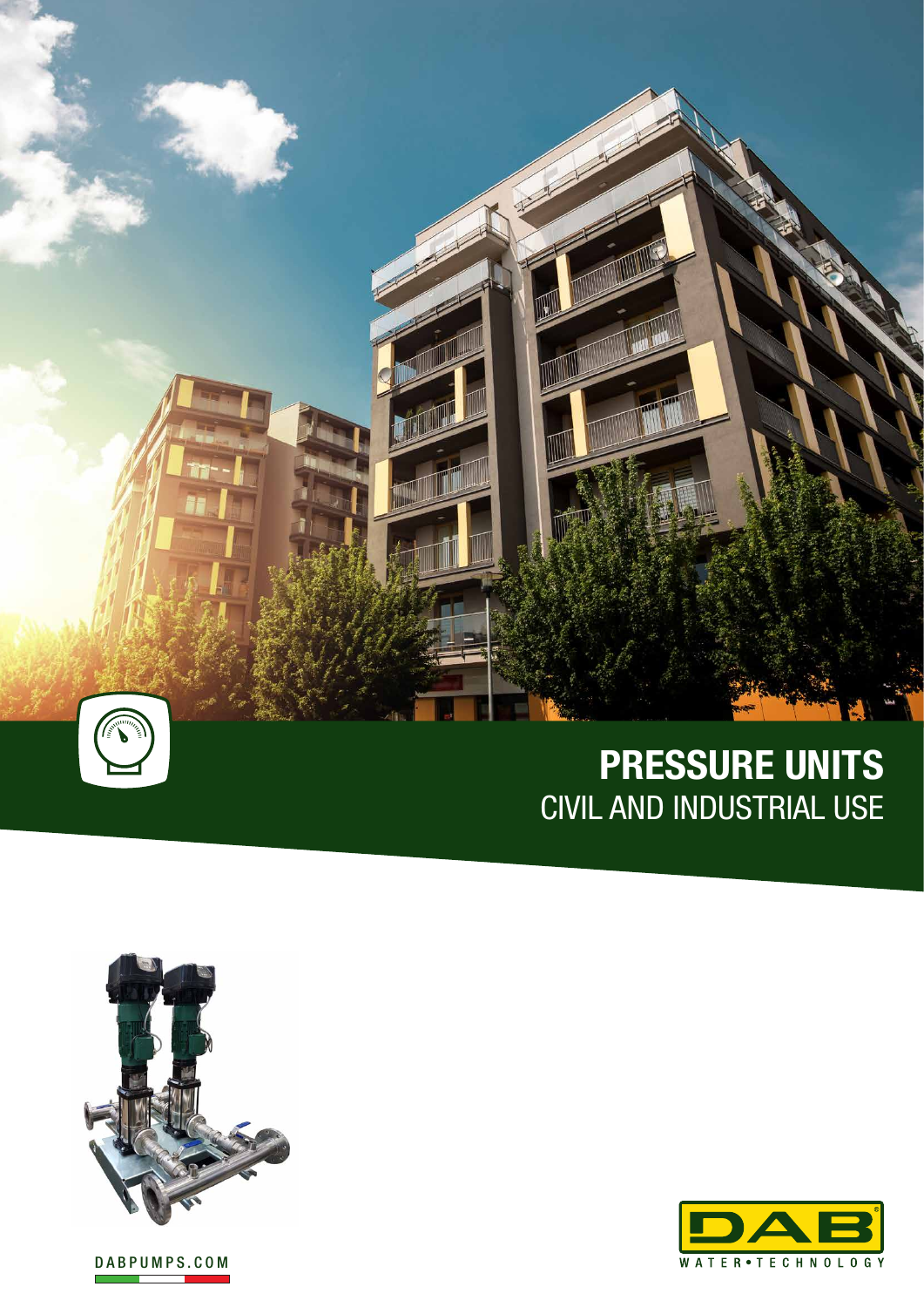## **DAB AND PRESSURE UNITS**

With over 2 million items produced every year, DAB electric pumps are synonym of technology and reliability. Established in 1975, DAB PUMPS is today an international point of reference in the water movement sector.

The careful selection of materials and the approval procedures applied to each line before production release, ensure both product resistance and maximum performance levels.

During the last years DAB has invested resources, passion and energy, acquiring companies with different specific skills, from electronics to motors.

All this has allowed us to present ourselves as a solid partner capable of offering solutions designed and created entirely in Italy that can meet the needs of modern technical engineering.

## **WHY CHOOSE DAB PRESSURE UNITS**

Long-standing leading market products fully built and developed by DAB; reliable, efficient and easy to maintain. These are the fundamental characteristics that make our pressure units the right choice for designers, installers and maintenance engineers.



## **CIVIL APPLICATION**





Pressure units designed for domestic, residential, civil and commercial pressurization applications. Ideal for increasing water pressure.

| <b>HORIZONTAL PUMPS</b>  |                            |
|--------------------------|----------------------------|
| Max head                 | up to 85 m                 |
| Max flow rate            | up to 20 $\mathrm{m}^3$ /h |
| Liquid temperature range | I from $-10$ to $+90$ °C   |
| Max operating pressure   | 12 bar                     |



Pressure units whit inverter, designed for pressurization, gardening and irrigation in domestic, residential, civil and commercial applications. Also used in agriculture for sprinkler system irrigation.

| <b>VERTICAL PUMPS</b>    |                                |
|--------------------------|--------------------------------|
| I Max head               | up to 120 m                    |
| Max flow rate            | $\vert$ up to 40 m $^{3}/$ h   |
| Liquid temperature range | I from -10 to +90 $^{\circ}$ C |
| Max operating pressure   | 16 bar                         |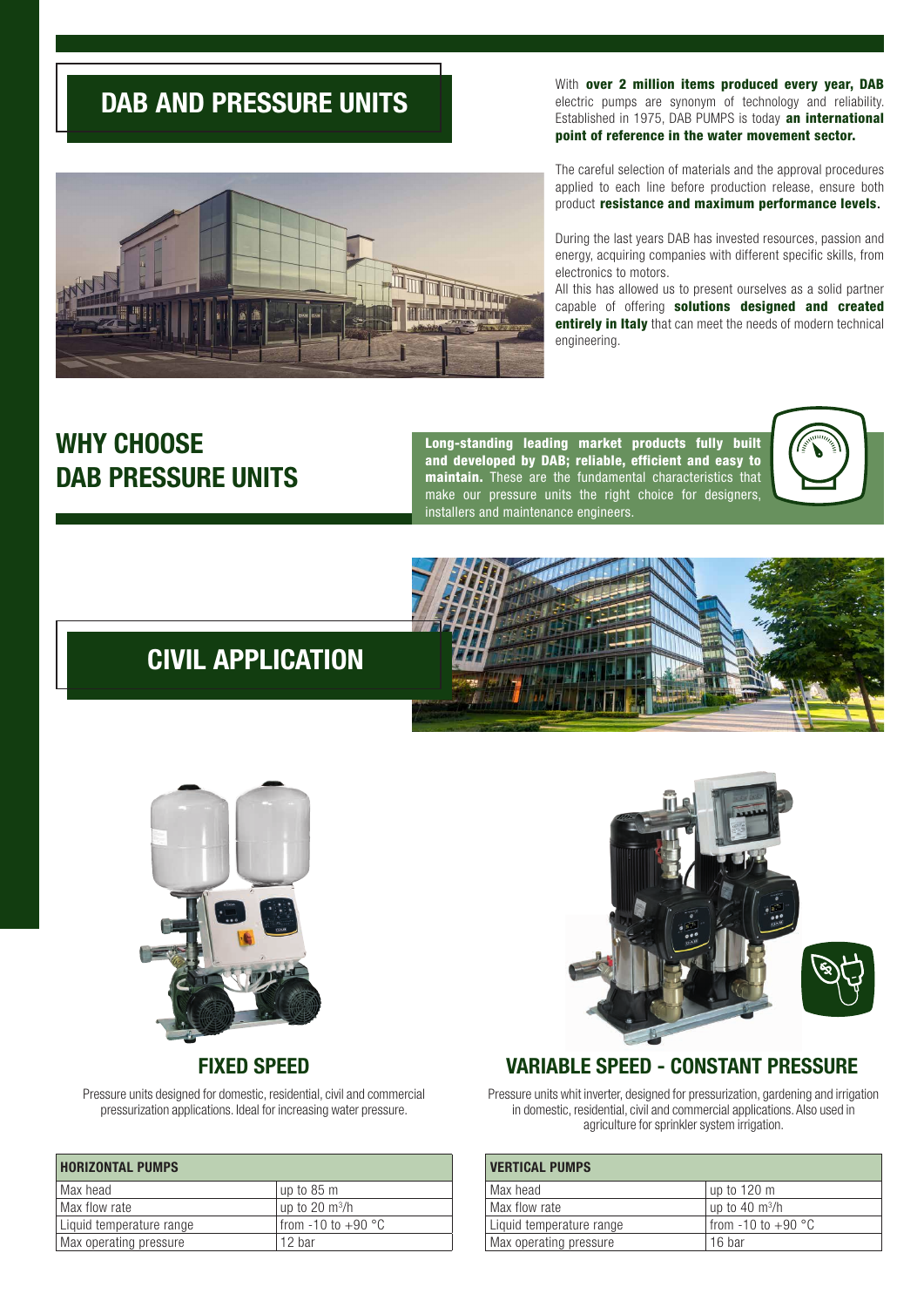# **INDUSTRIAL APPLICATION**



Pressure units designed for the recirculation of water in heating systems, pressurization and irrigation applications in civil and commercial environments and in agriculture.

| <b>HORIZONTAL PUMPS</b>  |                           |
|--------------------------|---------------------------|
| Max head                 | up to 90 m                |
| Max flow rate            | up to $720 \text{ m}^3/h$ |
| Liquid temperature range | from -15 to $+70$ °C      |
| Max operating pressure   | 16 bar                    |

### **FIXED SPEED VARIABLE SPEED - CONSTANT PRESSURE**

 $\mathcal{S}_2$ 

Pressure units whit inverter, designed for pressurization applications in civil and commercial environments and for irrigation, also for the agricultural sector.

| <b>VERTICAL PUMPS</b>    |                           |  |
|--------------------------|---------------------------|--|
| l Max head               | up to 145 m               |  |
| Max flow rate            | up to 280 $m^3/h$         |  |
| Liquid temperature range | I from $-15$ to $+120$ °C |  |
| Max operating pressure   | 16 bar                    |  |

# **RAIN WATER REUSE**

### **PRESSURIZATION UNITS FOR RAINWATER RECOVERY SYSTEMS**

Pressure units designed for the recycling and management of rain water, gardening activities, irrigation and pressurization in domestic, residential, civil and commercial applications.

| <b>HORIZONTAL PUMPS</b>  |                          |
|--------------------------|--------------------------|
| Max head                 | up to 60 m               |
| Max flow rate            | up to $14 \text{ m}^3/h$ |
| Liquid temperature range | from 0 to $+40$ °C       |
| Max operating pressure   | 5.5 bar                  |